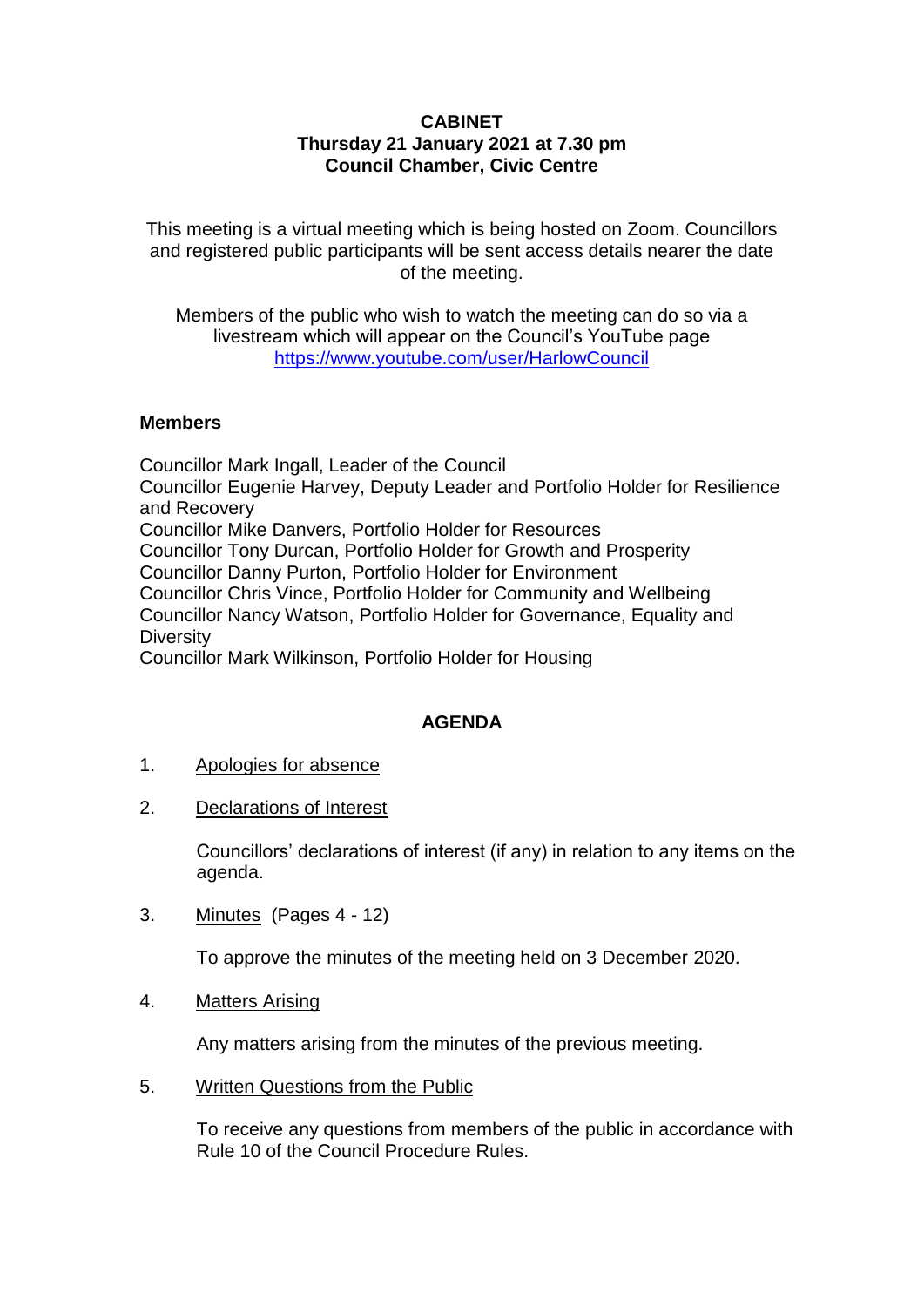## 6. Written Questions from Councillors

To receive any questions from Councillors in accordance with Rule 11 of the Council Procedure Rules.

7. Petitions

To consider any petitions that have been referred to the Cabinet under the Council's Petition Scheme.

8. Forward Plan (Pages 13 - 19)

To note the Forward Plan, which lists all upcoming Cabinet decisions and provides notice of key decisions and those expected to be taken in private session.

9. Recent Relevant Decisions Taken by The Leader, Deputy or Portfolio Holder(s)

To note recent Portfolio Holder decisions taken under delegated powers, as attached.

- a) Leader of the Council 12 January 2021 (Page 20)
- 10. Corporate Plan (Pages 21 37)
- 11. Medium Term Financial Strategy 2021/22 2023/24 (Pages 38 70)
- 12. General Fund Budget 2021/22 (Pages 71 166)
- 13. Housing Revenue Account Budget 2021/22 (Pages 167 181)
- 14. Capital and Treasury Report 2021 (Pages 182 225)
- 15. Capital Programmes 2020/21 2022/23 (Pages 226 239)
- 16. Appointment of Cabinet Policy Development Working Group, Panels and Partnership Bodies 2020/21 (to follow)
- 17. Communications from Committees/Working Groups/Parties and Panels
- 18. Minutes of Panels/Working Groups

To note the following draft minutes of Cabinet appointed bodies. Minutes remain draft until approved by the relevant body.

a) Minutes of meeting Thursday, 22 October 2020 of Covid-19 Recovery Working Group (Pages 240 - 242)